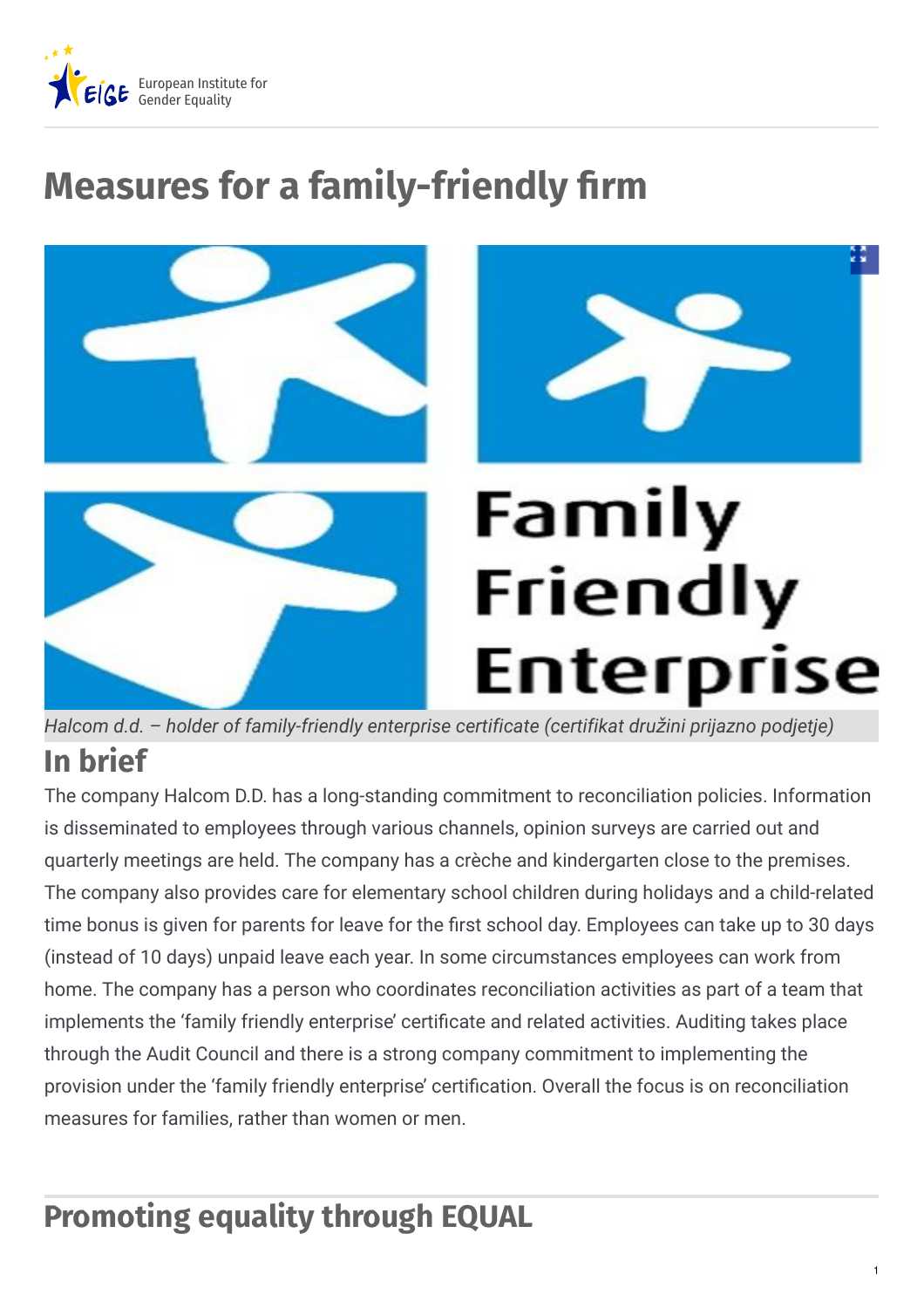Slovenia launched a family friendly enterprise certification scheme - *Certifikat Družini prijazno* podjetje – in 2007, in partnership with the non-profit Eqvilib Institute. More than 130 companies, employing some 50,000 workers (7% of the workforce) have now been certified. The scheme is based on the European family audit system developed by Berufundfamilie in Germany, and also used in Austria, Italy and Hungary.

Halcom D.D, a firm that provides electronic payments systems, took part in the *Young Mother/Family-Friendly Employment project*, a development partnership funded through the EU's EQUAL Community Initiative Programme. Through this experience, it introduced a set of measures to increase its family-friendliness, which were designed with the help of an external consultant in human resource management nominated by the Ekvilib Institute, which is the certifying institution for the certification scheme. Halcom was subsequently awarded the "Family-Friendly Enterprise" basic certificate in May 2009, and gained the full certificate in November 2012.

Petra Hartman of the Ekvilib Institute says: "Halcom stands out mostly thanks to its wide range of benefits offered to its employees, its organisation culture, including the care for employees, and the management's commitments, which are more than just a dead letter."

## **Measures to create a high-quality working life**

Since its establishment in 1992, the company's strategy has been to create conditions for a satisfying work/family balance for its employees. This has been realised through relevant measures, with a stress on internal communication. Selected measures implemented at company level include:

Some flexibility in office hours;

Taking account of school holidays and the partner's annual leave when planning employees' annual leave;

Reconciliation measures are communicated and disseminated through the company's intranet, company review, notice board and a leaflet;

Opinion surveys among employees to gather information on their satisfaction, suggestions for improvements and changes, and wishes regarding reconciling work and family obligations;

Quarterly meetings of all employees where reconciliation of work and family life is a permanent item on the agenda;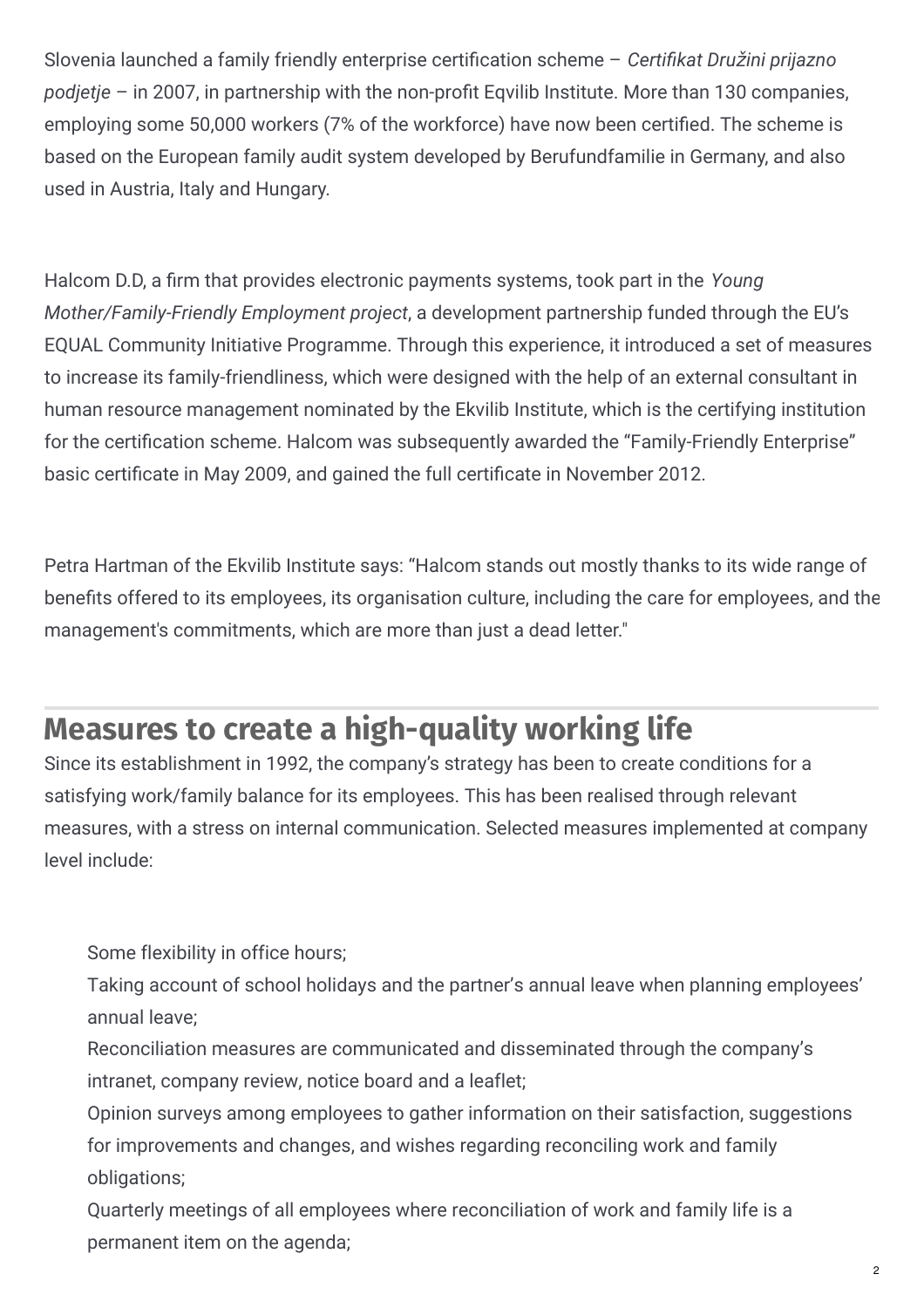Reference person for the issue of work-family reconciliation;

Company's own crèche and kindergarten close to the company's premises since 2010; Care of elementary school children during school holidays while parents are at work; Child-related time bonus, providing an additional paid day of leave on the first school day for parents with children in the first three classes of elementary school (age 6-8), and an additional paid day of leave for parents with children in the 9th class of elementary school (on the information day organised by the upper secondary schools);

The option to take 30 (instead of 10) working days of unpaid leave a year;

The possibility to work from home if exceptional circumstances require care of family members;

Christmas gifts for children of between ages 0 and 10;

A family picnic is held once a year for all employees (including Halcom Serbia and Halcom Bosnia and Herzegovina);

Halcom gives a certain amount of money for each newborn child.

All employees are engaged and included. A person is assigned to coordinate reconciliation activities. This person is a member of a team consisting of seven employees that is in charge of implementing the Family-Friendly Enterprise certificate and coordinating activities. The group meets regularly.

The objectives of the measures implemented include a good quality of life for employees, easier reconciliation of work and family responsibilities, flexibility, and satisfied employees.

The focus of reconciliation measures is on families rather than on female or male employees. However, the reconciliation measures implemented in the company undoubtedly reduce the difference between female and male employees and contribute to their more equal position, satisfaction and work/family balance.

Among the success factors of the project are the support ut receives from management, a high level of motivation, a good and detailed implementation methodology, the participation of all employees, and regularly seeking and evaluating feedback from employees.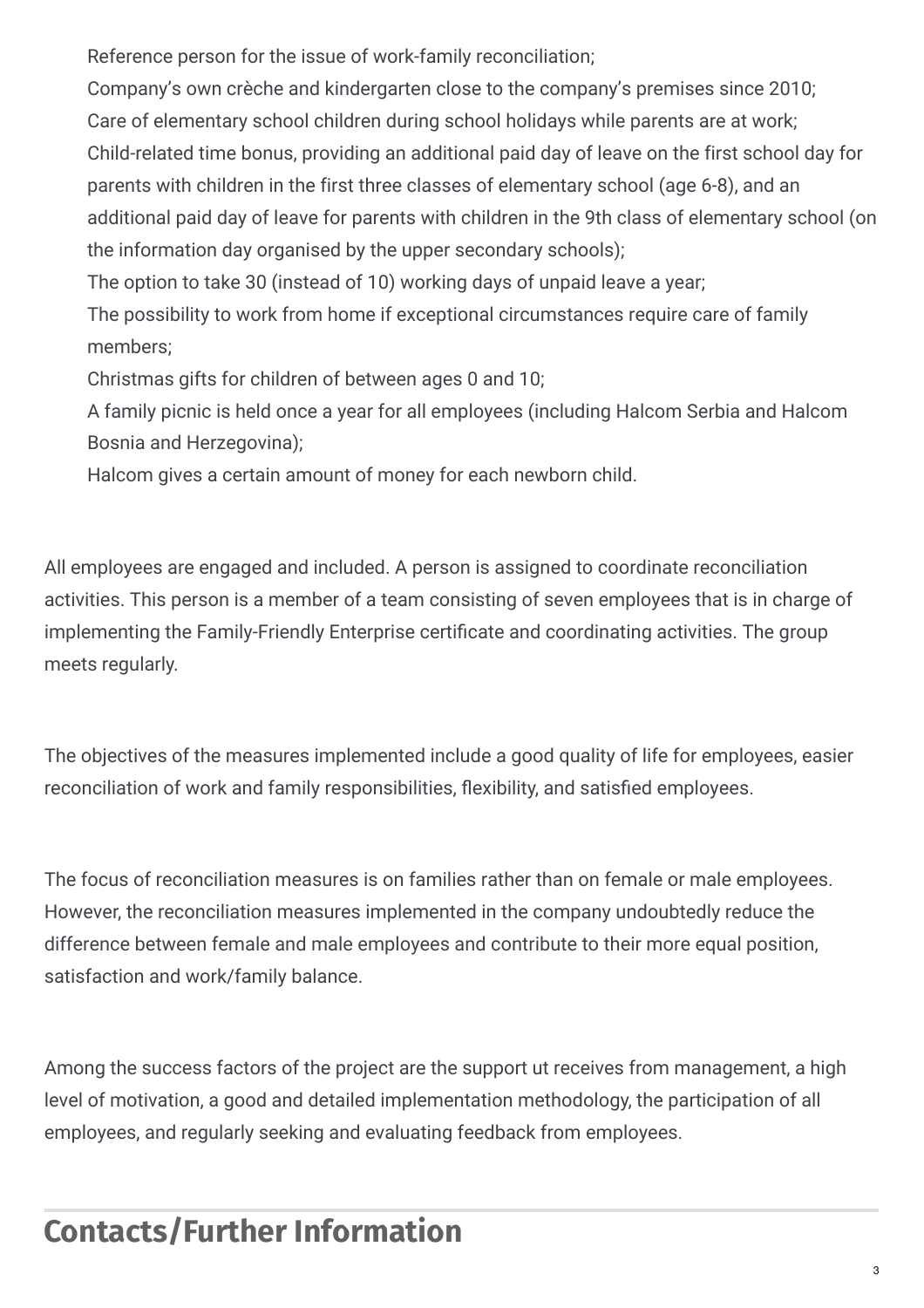### **Contacts**

Nataša Japelj

Head of Marketing and Corporate Communications

Halcom d.d.

Tržaška cesta 118

1000 Ljubljana

Slovenia

+386 1 200 38 63

[natasa.japelj@halcom.si](mailto:natasa.japelj@halcom.si)

[www.halcom.com](http://www.halcom.com)

### **Further information**

#### ${\sf Halcom}$  ${\sf Halcom}$  ${\sf Halcom}$  . The contract of the contract of the contract of the contract of the contract of the contract of the contract of the contract of the contract of the contract of the contract of the contract of the contract of the

[Family-friendly](http://www.certifikatdpp.si/o-certifikatu/) certificate  $\Box$ 

**NB image copyright**